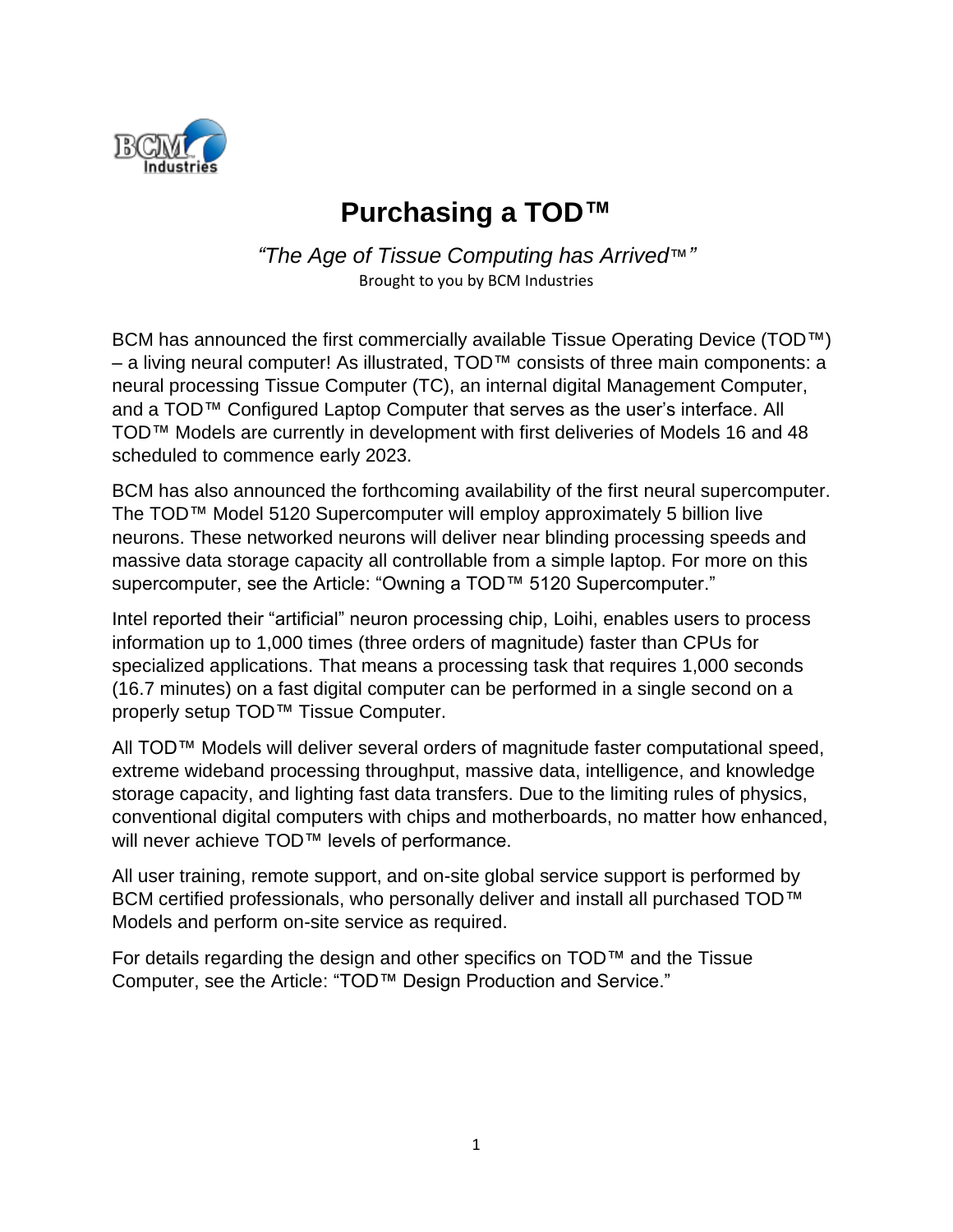## TOD™ System Configuration



The nine TOD™ Models will be commercially offered as a family of general and special purpose live neural Tissue Computers. As presented in the Table, the nine unique Models provide Tissue Computing powered by 16 million to 5 billion living neurons.

### **TOD™ Models - Base Prices**

| TOD <sup>™</sup> Model<br><b>Number</b> | <b>Max Neuron</b><br><b>Capacity</b> | <b>Base Price</b><br><u>\$ Millions</u> [1] [2] |
|-----------------------------------------|--------------------------------------|-------------------------------------------------|
| Model 16                                | 16 million                           | 0.6                                             |
| Model 48                                | 48 million                           | 1.8                                             |
| Model 64                                | 64 million                           | 2.4                                             |
| Model 96                                | 96 million                           | 3.6                                             |
| Model 192                               | 192 million                          | 7.2                                             |
| Model 480                               | 480 million                          | 18                                              |
| Model 1024                              | 1 billion                            | 32                                              |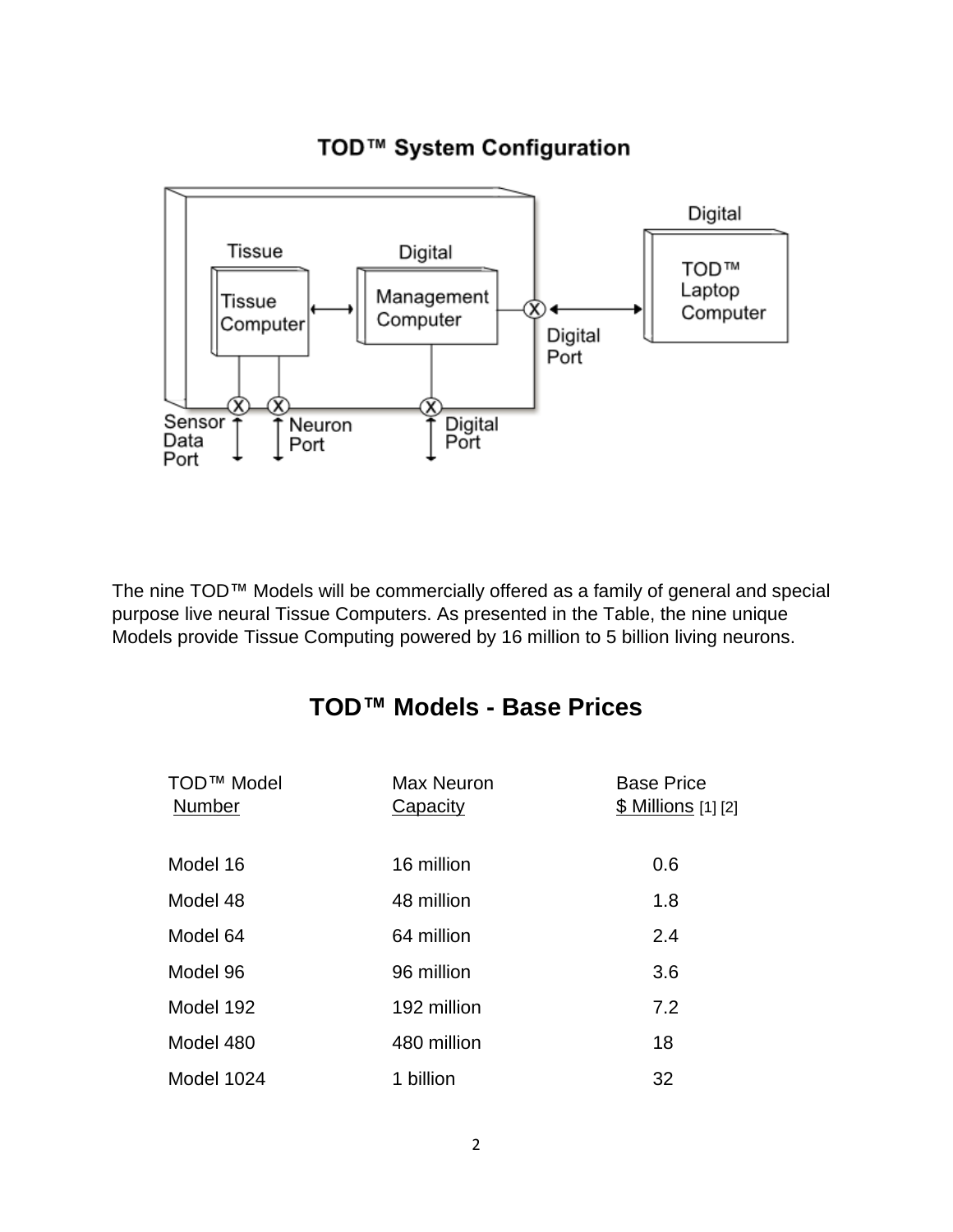| Model 2048                    | 2 billion | 64  |
|-------------------------------|-----------|-----|
| Model 5120<br>(Supercomputer) | 5 billion | 160 |
|                               |           |     |

#### Notes:

[1] The listed prices are for a standard configured Model. All deviations and modifications are extra. Prices include a complete TOD™ system, including TOD™ system software, purchase, delivery, install, and setup by the professional TOD™ service team, a one-year full warranty for all parts and labor, and one year of 365/24/7 customer support services. See purchase agreement for specifics. Approved purchase discounts and special pricing allowances are taken off the base price.

[2] Listed prices exclude all taxes, duties, and related fees. All non-baseline configuration items, custom orders, and specific features are extra and not included in the base price. Extended warranty and special extend services agreements are available for purchase. All prices are subject to change without notice and BCM reserves the right to reject any purchase request without recourse.

#### **TOD™ Model 16**



The TOD™ Model 16 is the smallest size offered. It is powered by approximately 16 million live neurons in a standard sized desktop or floor tower. It requires standard electrical power service and operates at normal room temperatures. Similar to the care of a computer printer, a TC service care cartridge is replaced when notice is provided that service is required. The TC is a totally sealed plug and play processing module. Should a malfunction or failure occur, the TC module is simply replaced under the terms of the warranty.

The Model 16 includes a TOD™ customized laptop,

internal management digital computer, the Tissue Computer. The Model includes operating software, utilities, and training programs. A limited number of application programs will be available. As more TOD™ systems are delivered, an expanded number of application programs will become available from third-party developers and from open-source communities.

The TOD™ Model 16 can be special ordered to reside in a processing cabinet or rack structure. A mobile ruggedized version is in development. For addition detail or questions contact a BCM Sales Representative.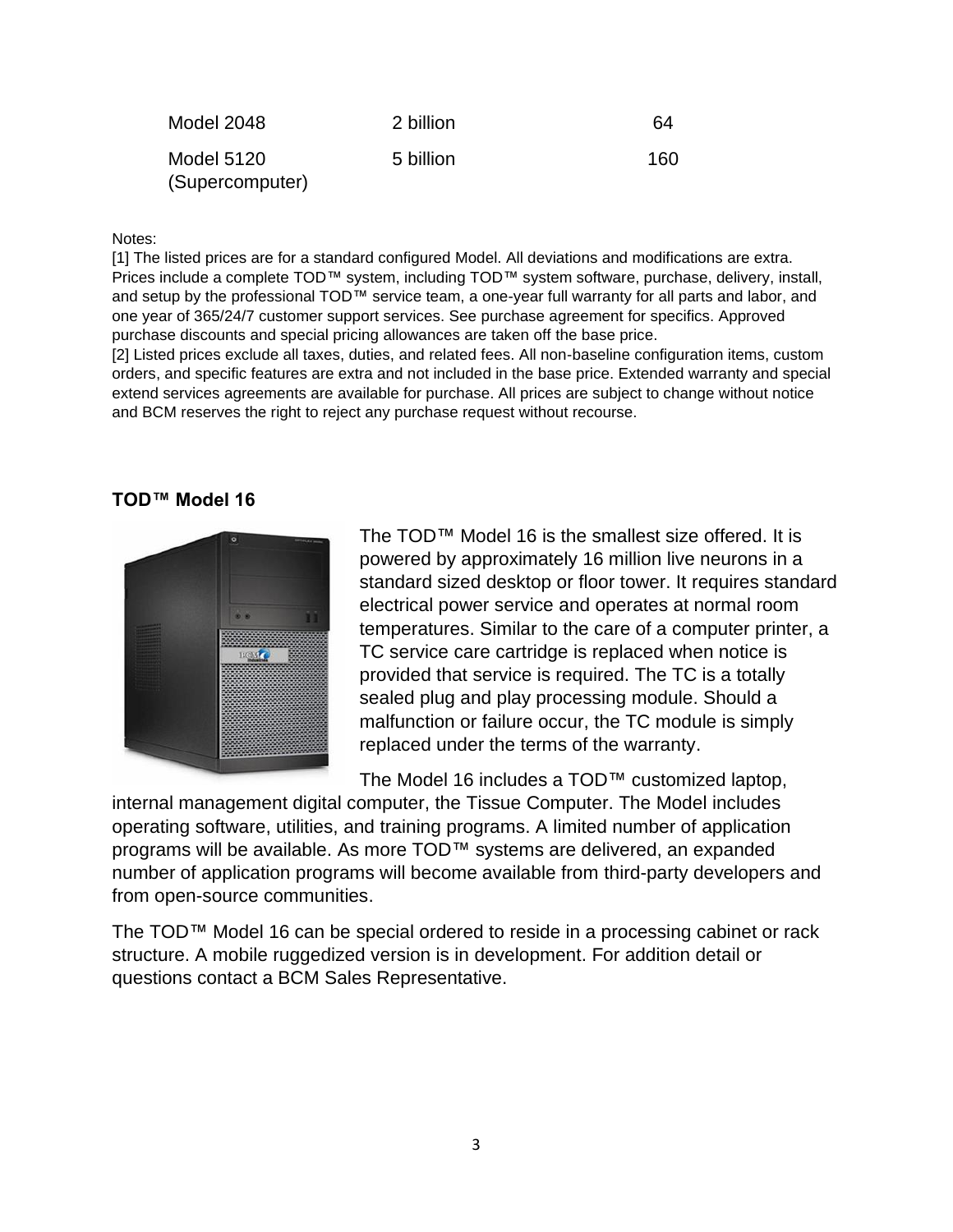#### **TOD™ Model 48**



The TOD™ Model 48 is a large step up from the Model 16. It is powered by approximately 48 million live neurons in a specially designed floor tower. It is equivalent to approximately three side-by-side standard computer towers. It requires standard electrical power service and operates at normal room temperatures. Similar to the care of a computer printer, a TC service care cartage is replaced when notice is provided that service is required. The TC includes a multiple number of totally sealed, "plug, and play" processing modules. Should a malfunction or failure occur, the impacted TC module is simply replaced under the terms of the warranty.

The Model 48 includes a TOD™ customized laptop, the internal management digital computer, the Tissue Computer, plus Model 48 TOD™ operating software, utilities, and training programs. As more TOD™ systems are delivered, a growing number of application programs will become available from third-party developers and from opensource communities.

The TOD™ Model 48 can be special ordered to reside in a processing cabinet or rack structure. A mobile ruggedized version is in development. For addition detail or questions contact a BCM Sales Representative.

#### **TOD™ Model 5120 Supercomputer**

At present there exist at least ten true digital supercomputers. Number one is Fugaku, the other nine digital supercomputers include: Cambridge-1, Summit, Sierra, Sunway TaihuLight, Selene, TianHe-2A, JUWELS Booster Module, HPC5, and Frontera. A recent new class of supercomputers was introduced by IBM – Q System One, a quantum computer.

A final new class is currently in design, a neural supercomputer – TOD™ 5120, which includes a Tissue Computer powered by more than 5 billion living neurons – a massive number with enormous processing power.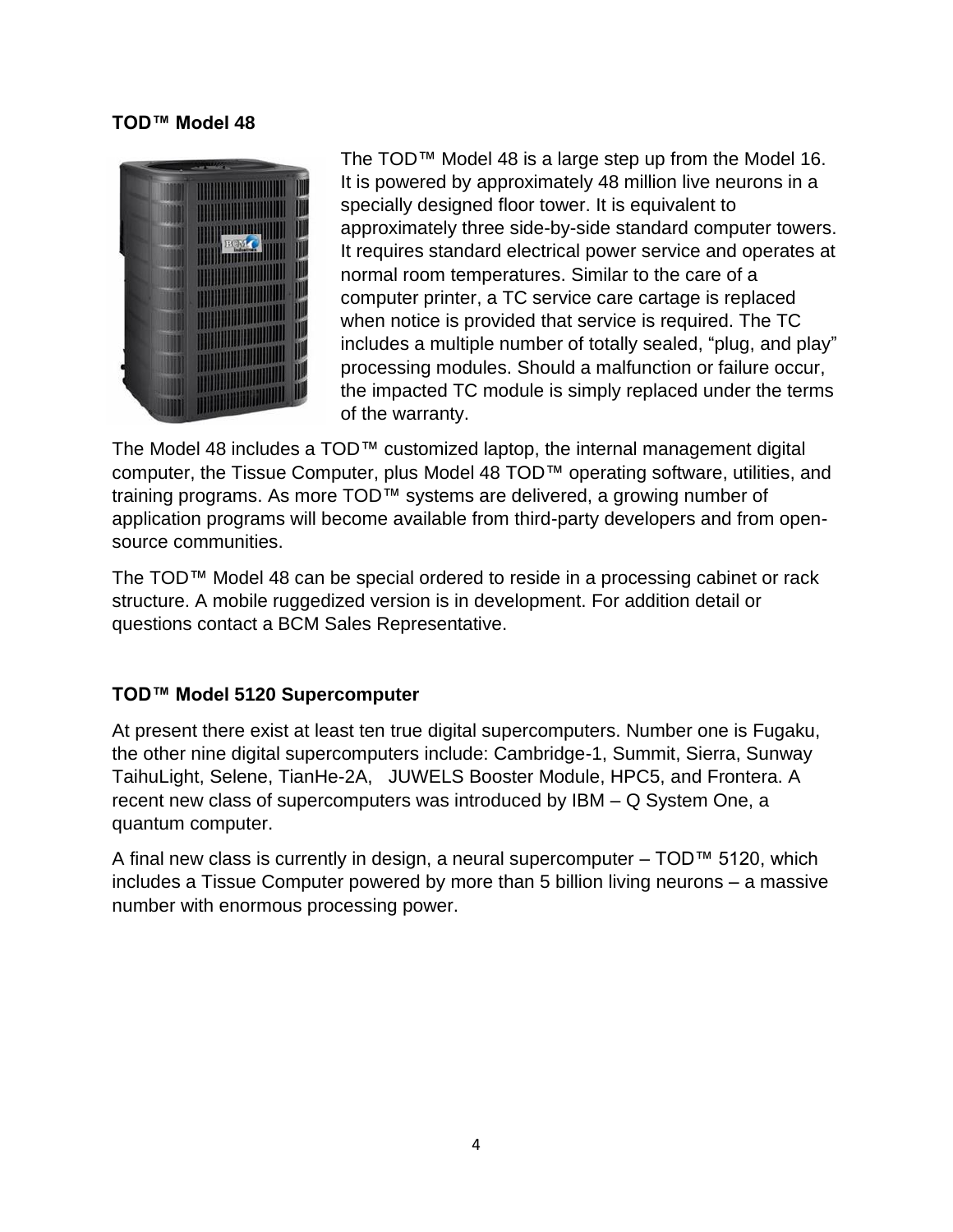

Relative to existing supercomputers, the TOD™ 5120 will be very small in size, use minimal electrical power, and produce little heat. These physical features are beneficial, but more impressive is the processing performance – near blinding processing speeds and throughput, massive data storage capacity, and lightning-fast data transfers. More importantly the TOD™ 5120 Supercomputer will be capable of real-time Adaptive Learning (AL) and continually expanding Application Knowledge (AK) capabilities. Together, these represent *real*, rather than artificial intelligence.

The TOD™ Model 5120 Supercomputer will be the largest live neuron Tissue Computer ever developed. The current preliminary design indicates required power of 3.5 Kilowatts and 950 sq. ft. of floor space for the data center cabinets.

Other features and characteristics are listed in the Table. The architecture addresses 5120 individual TC Disks, structured into 320 separate 16 array modules. These arrays are linked into a full live internal neural network with 10,240 TC Cords. These network cords are populated with millions of live neurons.

Specially protected and extended length TC Cords are used to connect, by live neural network, the 320 array modules located in the many cabinets required to house this supercomputer. The Model 5120 has many totally sealed, plug, and play processing modules. They are larger than those found in a TOD™ Model 16 or Model 48, but the act and function in the same way. For addition detail or questions contact a BCM Sales Representative.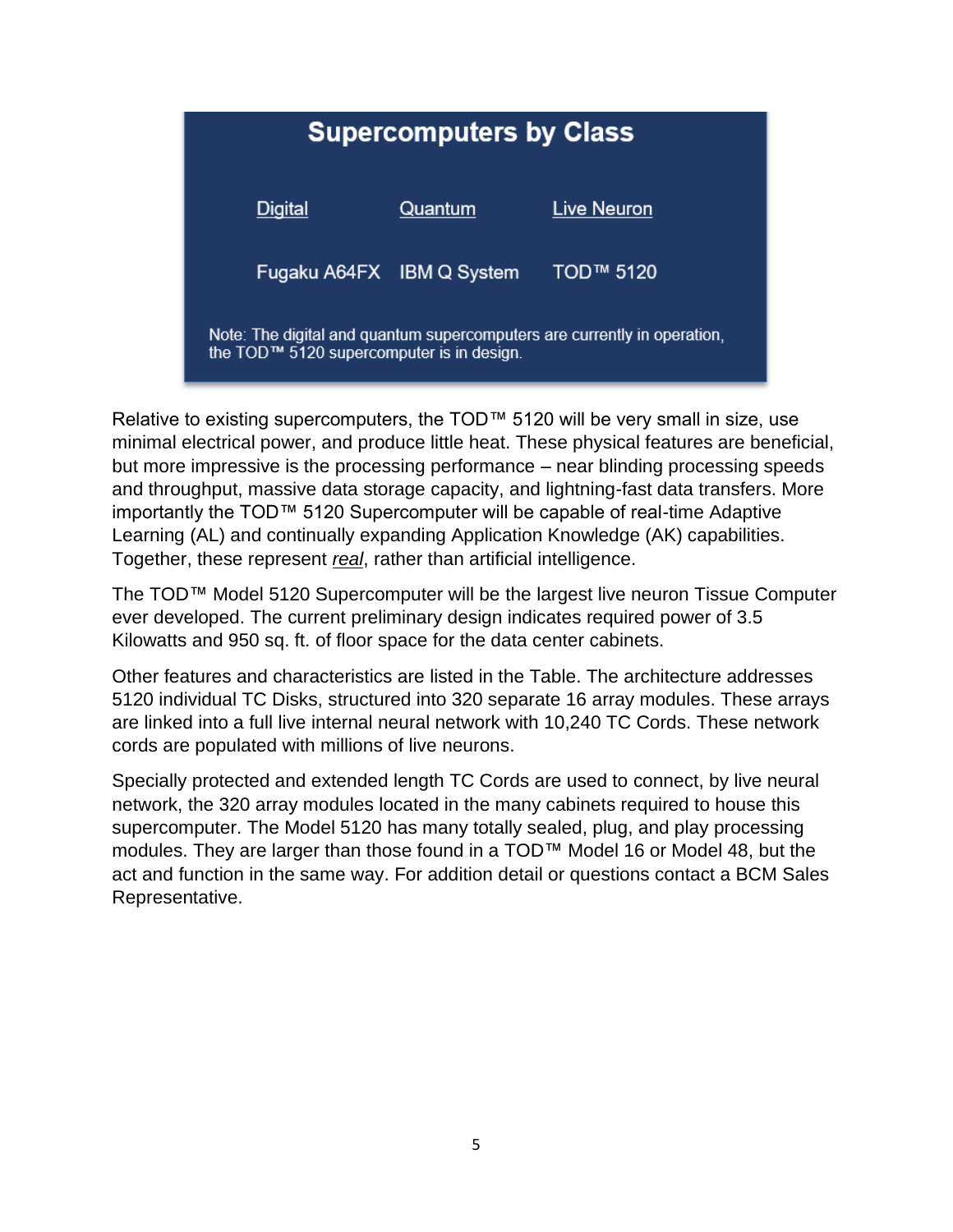**TOD™ Model 5120 Supercomputer**

## **Cabinet Configuration**